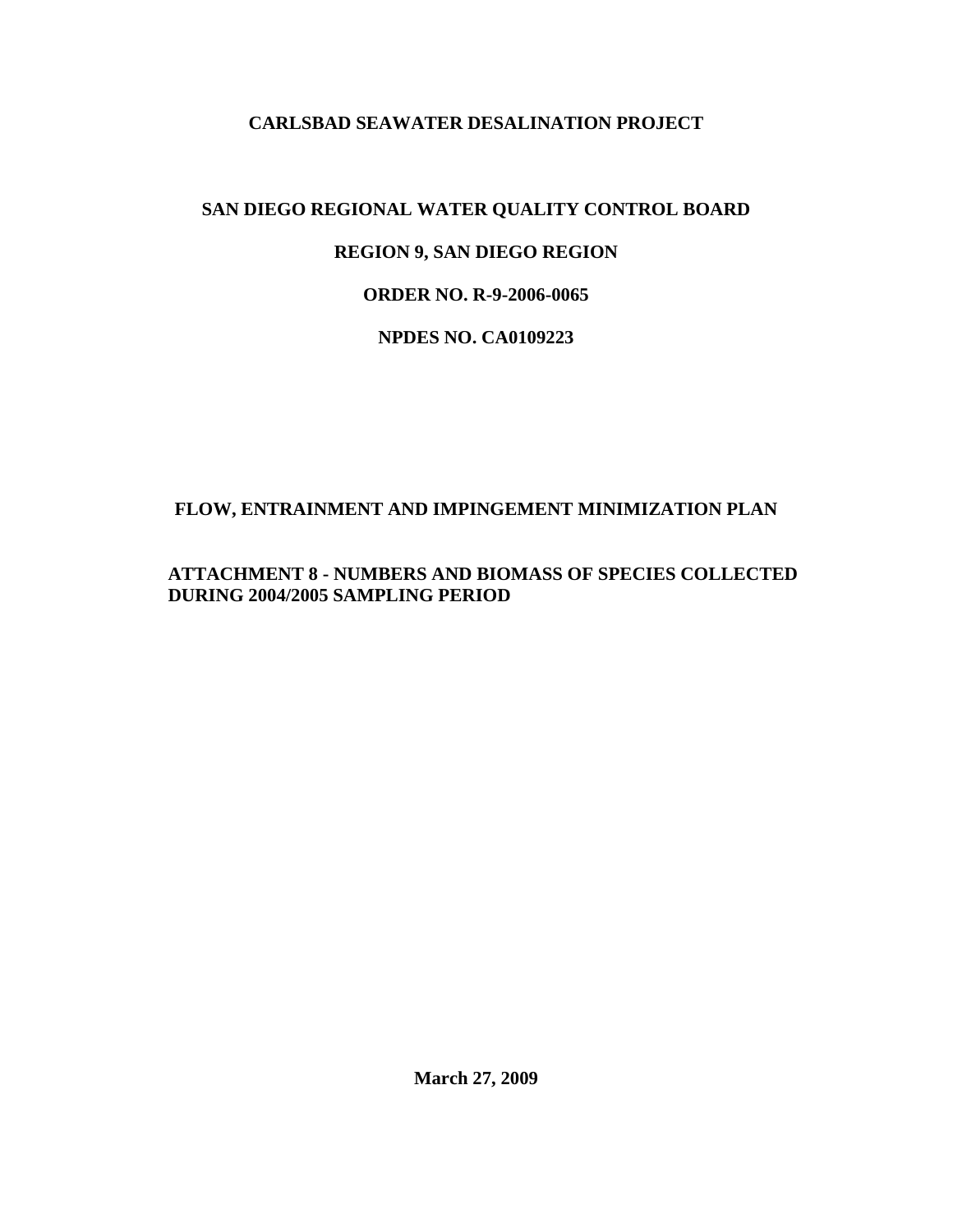### **EPS Impingement Summary:**

#### **Numbers and Biomass of Species Collected During 2004/2005 Sampling Period**

### **Table A**.

Numbers and weights of fishes, sharks and rays impinged during 52 normal operations surveys at EPS from June 2004 to June 2005, sorted by taxa abundance. Traveling screen data and bar rack data presented separately. Some sample weights were extrapolated based on a subset of collected fishes.

| Taxon                             | <b>Common Name</b>        | <b>Sample</b><br>Count | <b>Sample</b><br>Weight (g) | <b>Bar Rack</b><br>Count | <b>Bar Rack</b><br>Weight (g) |
|-----------------------------------|---------------------------|------------------------|-----------------------------|--------------------------|-------------------------------|
| Atherinops affinis                | topsmelt                  | 5,242                  | 42,298.7                    | 10                       | 261.5                         |
| Cymatogaster aggregata            | shiner surfperch          | 2,827                  | 28,374.4                    |                          |                               |
| Anchoa compressa                  | deepbody anchovy          | 2,079                  | 11,605.9                    | 2                        | 21.0                          |
| Seriphus politus                  | queenfish                 | 1,304                  | 7,498.8                     | $\overline{2}$           | 16.5                          |
| Xenistius californiensis          | salema                    | 1,061                  | 2,389.8                     | $\overline{\phantom{0}}$ |                               |
| Anchoa delicatissima              | slough anchovy            | 1,056                  | 3,143.5                     | $\overline{\phantom{0}}$ |                               |
| Atherinopsidae                    | silverside                | 999                    | 4,453.9                     | $\overline{\phantom{0}}$ |                               |
| Hyperprosopon argenteum           | walleye surfperch         | 605                    | 23,961.8                    | 1                        | 21.0                          |
| Engraulis mordax                  | northern anchovy          | 537                    | 786.3                       |                          |                               |
| Leuresthes tenuis                 | California grunion        | 489                    | 2,280.3                     |                          |                               |
| Heterostichus rostratus           | giant kelpfish            | 344                    | 2,612.3                     | $\overline{\phantom{0}}$ |                               |
| Paralabrax maculatofasciatus      | spotted sand bass         | 303                    | 4,603.6                     | $\overline{\phantom{0}}$ |                               |
| Sardinops sagax                   | Pacific sardine           | 268                    | 1,479.7                     | $\overline{\phantom{0}}$ |                               |
| Roncador stearnsi                 | spotfin croaker           | 182                    | 8,353.6                     | $\overline{2}$           | 3,000.0                       |
| Paralabrax nebulifer              | barred sand bass          | 151                    | 1,540.8                     | $\overline{\phantom{0}}$ |                               |
| Gymnura marmorata                 | California butterfly ray  | 146                    | 60,628.5                    | 1                        | 390.0                         |
| Phanerodon furcatus               | white surfperch           | 144                    | 4,685.6                     |                          |                               |
| Strongylura exilis                | California needlefish     | 135                    | 6,025.0                     |                          |                               |
| Paralabrax clathratus             | kelp bass                 | 111                    | 679.8                       |                          |                               |
| Porichthys myriaster              | specklefin midshipman     | 103                    | 28,189.3                    |                          |                               |
| unidentified chub                 | unidentified chub         | 96                     | 877.3                       |                          |                               |
| Paralichthys californicus         | California halibut        | 95                     | 1,728.9                     |                          |                               |
| Anisotremus davidsoni             | sargo                     | 94                     | 1,662.3                     |                          |                               |
| Urolophus halleri                 | round stingray            | 79                     | 20,588.6                    | $\equiv$                 |                               |
| Atractoscion nobilis (Sciaenidae) | white seabass             | 70                     | 11,294.8                    | 6                        | 872.1                         |
| Hypsopsetta guttulata             | diamond turbot            | 66                     | 10,679.2                    | 1                        | 85.0                          |
| Micrometrus minimus               | dwarf surfperch           | 57                     | 562.2                       | $\equiv$                 |                               |
| Syngnathus spp.                   | pipefishes                | 55                     | 160.7                       | $\overline{\phantom{0}}$ |                               |
| Atherinopsis californiensis       | jacksmelt                 | 54                     | 1,152.0                     | —                        |                               |
| Myliobatis californica            | bat ray                   | 50                     | 19,899.1                    | 4                        | 5,965.0                       |
| Menticirrhus undulatus            | California corbina        | 43                     | 1,906.1                     | $\overline{\phantom{0}}$ |                               |
| Amphistichus argenteus            | barred surfperch          | 43                     | 1,306.4                     |                          |                               |
| Fundulus parvipinnis              | California killifish      | 43                     | 299.0                       | $\overline{\phantom{0}}$ |                               |
| unidentified fish, damaged        | unidentified damaged fish | 36                     | 1,060.2                     | 1                        | 70.0                          |
| Ictaluridae                       | catfish unid.             | 35                     | 4,278.5                     |                          |                               |
| Leptocottus armatus               | Pacific staghorn sculpin  | 32                     | 280.2                       |                          |                               |
| Lepomis cyanellus                 | green sunfish             | 29                     | 1,169.6                     |                          |                               |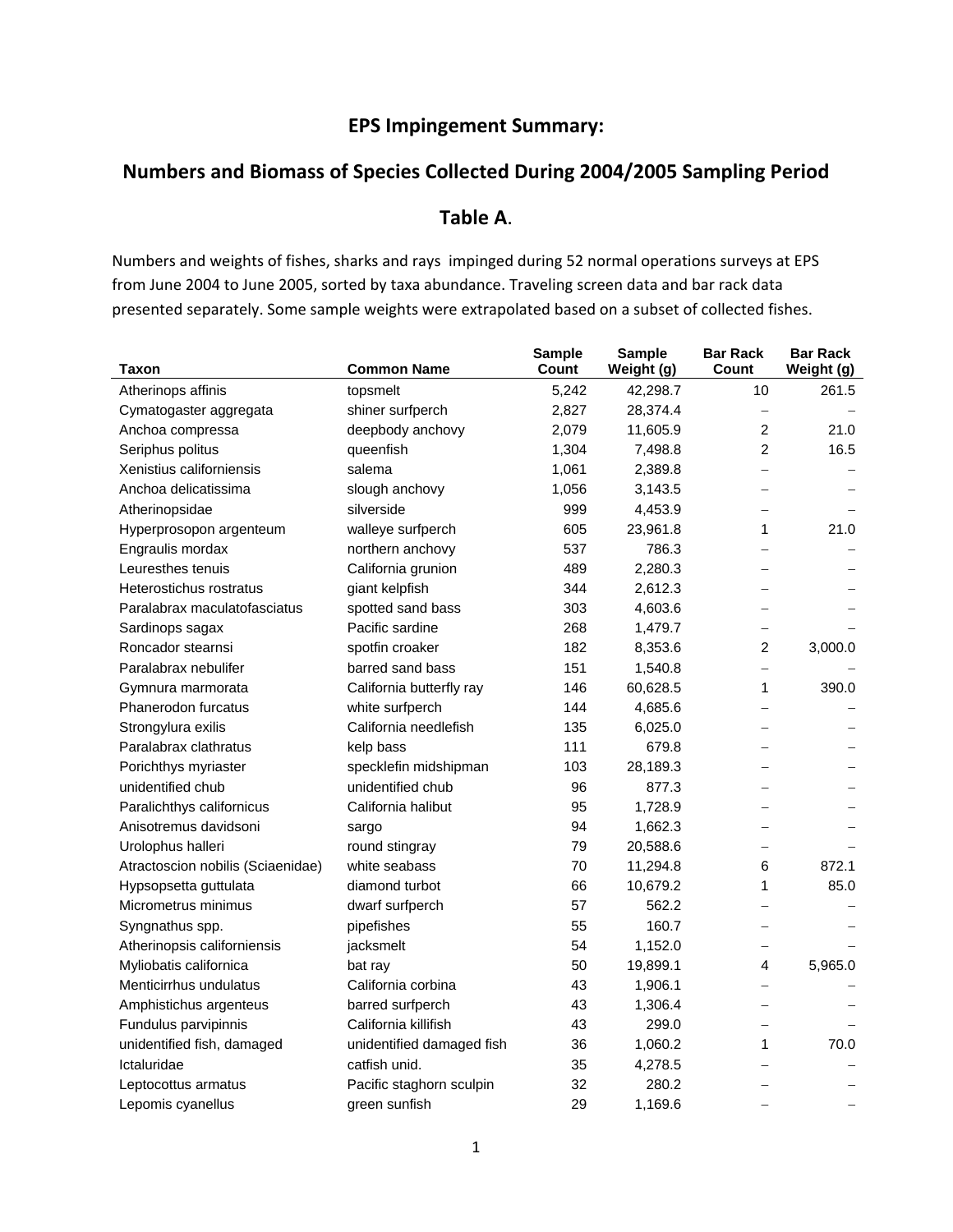| Sphyraena argentea           | California barracuda    | 29                      | 397.2   |   |         |
|------------------------------|-------------------------|-------------------------|---------|---|---------|
| Umbrina roncador             | yellowfin croaker       | 28                      | 572.5   |   |         |
| Lepomis macrochirus          | bluegill                | 20                      | 670.0   |   |         |
| Ophichthus zophochir         | yellow snake eel        | 18                      | 5,348.6 |   |         |
| Citharichthys stigmaeus      | speckled sanddab        | 17                      | 61.6    |   |         |
| <b>Brachyistius frenatus</b> | kelp surfperch          | 16                      | 181.5   |   |         |
| Cheilotrema saturnum         | black croaker           | 15                      | 103.4   |   |         |
| Embiotoca jacksoni           | black surfperch         | 14                      | 1,240.3 |   |         |
| Genyonemus lineatus          | white croaker           | 12                      | 170.7   |   |         |
| Platyrhinoidis triseriata    | thornback               | 11                      | 4,730.9 | 1 | 1,500.0 |
| unidentified fish            | unidentified fish       | 10                      | 811.0   |   |         |
| Chromis punctipinnis         | blacksmith              | 10                      | 395.9   |   |         |
| Porichthys notatus           | plainfin midshipman     | 9                       | 1,791.8 |   |         |
| Hermosilla azurea            | zebra perch             | 9                       | 1,097.2 |   |         |
| Micropterus salmoides        | large mouth bass        | 9                       | 27.0    |   |         |
| Heterostichus spp.           | kelpfish                | 7                       | 47.8    |   |         |
| Hypsoblennius gentilis       | bay blenny              | 7                       | 36.5    |   |         |
| Trachurus symmetricus        | jack mackerel           | 7                       | 7.2     |   |         |
| Anchoa spp.                  | anchovy                 | 6                       | 27.0    |   |         |
| Engraulidae                  | anchovies               | 6                       | 2.8     |   |         |
| Peprilus simillimus          | Pacific butterfish      | 5                       | 91.3    |   |         |
| Rhacochilus vacca            |                         | 4                       | 915.1   |   |         |
|                              | pile surfperch          |                         |         |   |         |
| Pylodictis olivaris          | flathead catfish        | 4                       | 480.0   |   |         |
| Pleuronichthys verticalis    | hornyhead turbot        | 4                       | 189.6   |   |         |
| Pleuronectiformes unid.      | flatfishes              | 4                       | 62.1    |   |         |
| Sebastes atrovirens          | kelp rockfish           | 4                       | 39.8    |   |         |
| Mustelus californicus        | gray smoothhound        | 3                       | 1,850.0 |   |         |
| Cheilopogon pinnatibarbatus  | spotted flyingfish      | 3                       | 604.0   |   |         |
| Ameiurus natalis             | yellow bullhead         | 3                       | 220.0   |   |         |
| Lepomis spp.                 | sunfishes               | 3                       | 195.5   |   |         |
| Hypsoblennius gilberti       | rockpool blenny         | 3                       | 15.6    |   |         |
| Syngnathus leptorhynchus     | bay pipefish            | 3                       | 8.8     |   |         |
| Albula vulpes                | bonefish                | 2                       | 1,192.0 |   |         |
| Sarda chiliensis             | Pacific bonito          | 2                       | 1,010.0 |   |         |
| Rhinobatos productus         | shovelnose guitarfish   | 2                       | 460.8   | 2 | 6,200.0 |
| Girella nigricans            | opaleye                 | $\overline{\mathbf{c}}$ | 346.1   |   |         |
| Scorpaena guttata            | California scorpionfish | 2                       | 76.0    |   |         |
| Acanthogobius flavimanus     | yellowfin goby          | 2                       | 55.2    |   |         |
| Hyporhamphus rosae           | California halfbeak     | 2                       | 22.6    |   |         |
| Hypsoblennius jenkinsi       | mussel blenny           | $\overline{c}$          | 17.3    |   |         |
| Symphurus atricauda          | California tonguefish   | 2                       | 15.4    |   |         |
| Hypsoblennius spp.           | blennies                | $\overline{\mathbf{c}}$ | 10.5    |   |         |
| Scomber japonicus            | Pacific mackerel        | 2                       | 10.0    |   |         |
| Tilapia spp.                 | African mouth brooders  | $\overline{c}$          | 6.6     |   |         |
| Sciaenidae unid.             | croaker                 | 2                       | 2.8     |   |         |
| Paralabrax spp.              | sand bass               | 2                       | 2.0     |   |         |
| Cynoscion parvipinnis        | shortfin corvina        | 1                       | 900.0   |   |         |
| Porichthys spp.              | midshipman              | 1                       | 200.0   |   |         |
| Micropterus dolomieu         | smallmouth bass         | 1                       | 150.0   |   |         |
| Hyperprosopon spp.           | surfperch               | 1                       | 115.0   |   |         |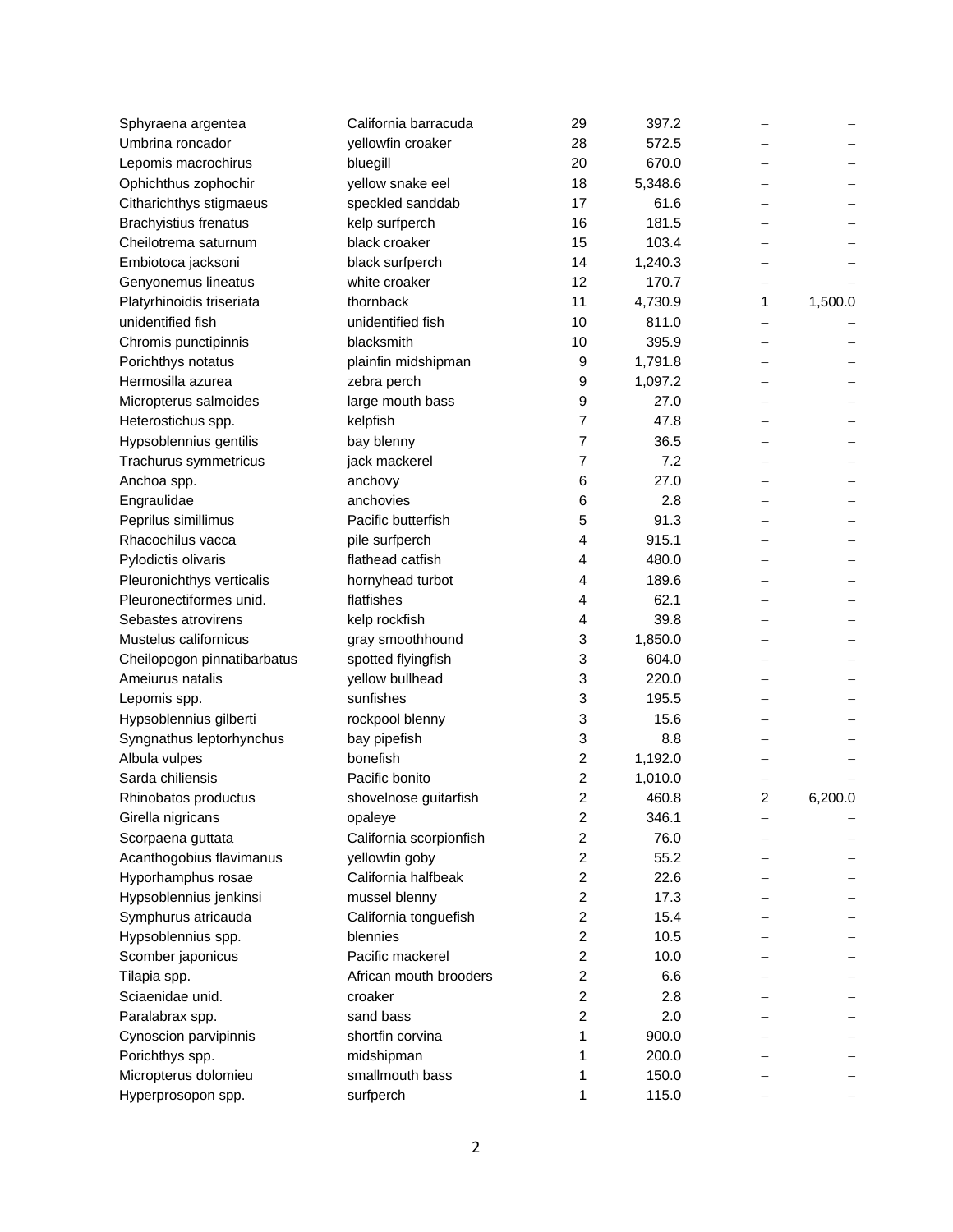| Ameiurus nebulosus       | brown bullhead       |        | 100.0     |    |          |
|--------------------------|----------------------|--------|-----------|----|----------|
| Gillichthys mirabilis    | longjaw mudsucker    |        | 34.4      |    |          |
| Lyopsetta exilis         | slender sole         |        | 25.9      |    |          |
| Gibbonsia montereyensis  | crevice kelpfish     |        | 8.3       |    |          |
| Pleuronichthys ritteri   | spotted turbot       |        | 6.5       |    |          |
| Oxylebius pictus         | painted greenling    |        | 4.8       |    |          |
| Paraclinus integripinnis | reef finspot         |        | 3.7       |    |          |
| Dorosoma petenense       | threadfin shad       |        | 3.4       |    |          |
| Mugil cephalus           | striped mullet       |        | 3.4       |    |          |
| Citharichthys sordidus   | Pacific sanddab      |        | 0.5       |    |          |
| Torpedo californica      | Pacific electric ray |        |           |    | 3,750.0  |
|                          |                      | 19.408 | 351,672.4 | 34 | 22.152.1 |